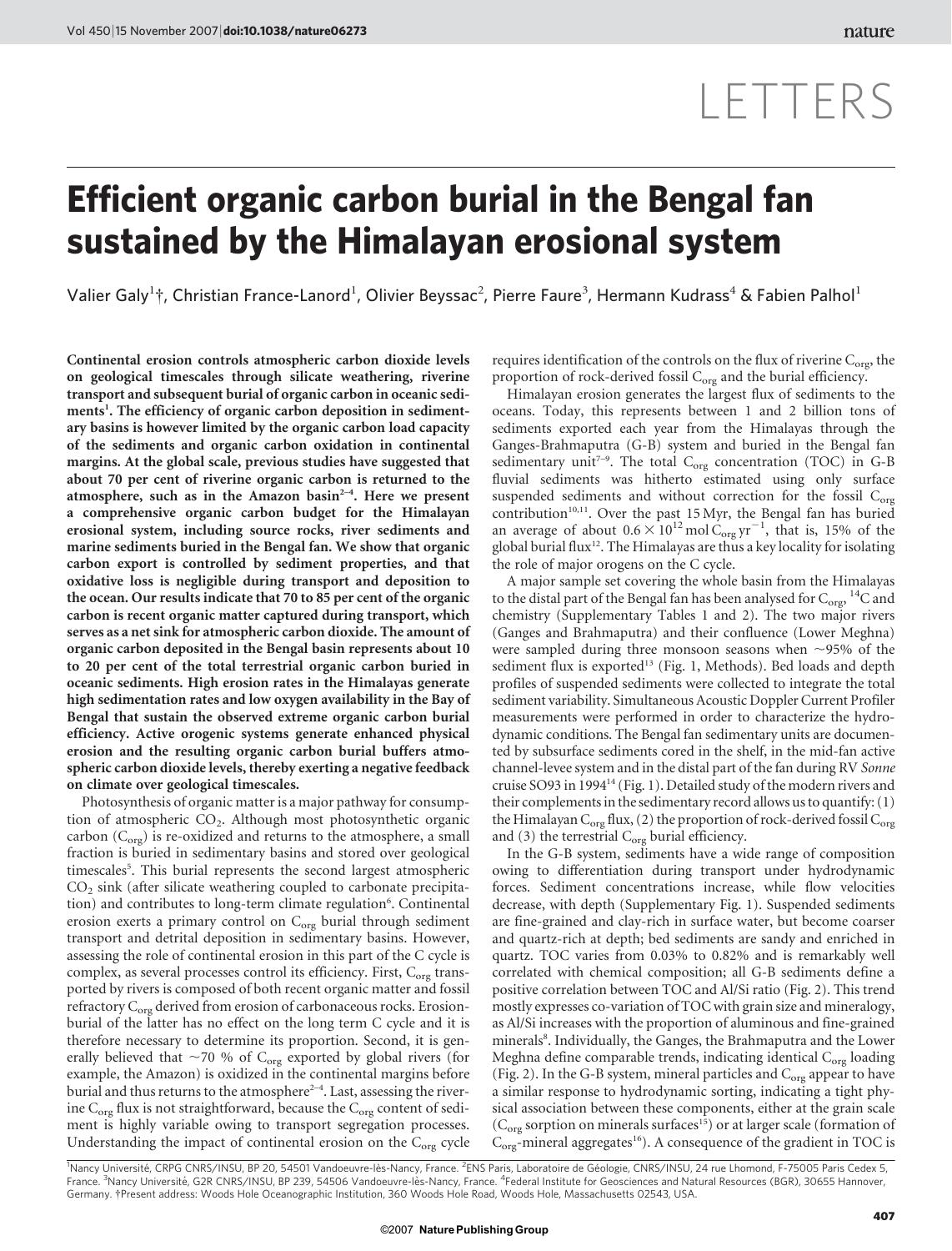

Figure 1 | Map of the Himalayan system. Ganges, Brahmaputra and Lower Meghna (LM) were sampled in Bangladesh (open squares). The different parts of the Bengal fan were investigated using cores from cruise SO 93 (filled black circles and corresponding core numbers). The black line represents the modern active channel.

that earlier estimates of  $C_{org}$  fluxes based on surface suspended sediment data were overestimated<sup>10,11</sup>. Thus, assessing the C<sub>org</sub> flux requires the mean sediment composition transported by the river to be calculated. With our data, the integrated suspended sediment TOC can be estimated by integrating TOC gradient, sediment concentration and flow velocity over the whole river depth. For the Lower Meghna before its discharge into the Bay of Bengal (Fig. 1), we calculate an integrated TOC of 0.41  $\pm$  0.04%. In comparison, bed sediments have low TOC with an average value of 0.05%, consistent with their high proportion of quartz.

 $C_{org}$  transported by rivers is a mix of inherited fossil  $C_{org}$  (F $C_{org}$ ) derived from erosion of carbonaceous rocks, and different sources of recent  $C_{org}$  (R $C_{org}$ ) that include pre-aged soil  $C_{org}$  and fresh plant debris. As FC<sub>org</sub> burial has no effect on the long-term atmospheric  $CO<sub>2</sub>$  content, its proportion must be determined. We measured  $^{14}$ C concentrations of acid-insoluble C<sub>org</sub> composed of FC<sub>org</sub> that has no <sup>14</sup>C ( $\Delta^{14}C = -1,000\%$ ) and RC<sub>org</sub> that is enriched in <sup>14</sup>C (ref. 17).  $\Delta^{14}$ C ranges from  $-814\%$  to  $-215\%$  (13.4 to 2.0 kyr) and co-varies with TOC; Ganges, Brahmaputra and Lower Meghna sediments define independent but similar trends. This reflects mixing between bed sediments dominated by  $FC_{org}$  and surface suspended sediments dominated by RC<sub>org</sub> (Fig. 3). The RC<sub>org</sub>  $\Delta^{14}$ C is unknown, as it is derived from sources of variable ages. Surface suspended sediments constrain minimum  $\Delta^{14}C$  values for the RC<sub>org</sub> of each river.  $\Delta^{14}C$  of RC<sub>org</sub> must be higher, as FC<sub>org</sub> has been detected in these surface sediments by optical and Raman spectroscopy methods (Supplementary Figs 3 and 4, Supplementary Discussion). Therefore, the highest measured  $\Delta^{14}$ C sets the minimum FC<sub>org</sub> to 14% in average suspended sediment and 42% in bed sediment. On the basis of Himalayan river gravel and bedrock<sup>10,12,18</sup> data (Supplementary Table 1, Supplementary Fig. 2), average  $C_{org}$  content in the source rocks is between 0.05% and 0.08%. Using the TOC versus Al/Si relationship (Fig. 2) and assuming there is no fossil  $C_{org}$  oxidation during erosion and transport, we can limit the maximum proportion of FC<sub>org</sub> to 20% in average suspended sediment and to 100% in bed sediment. Combining the  $C_{org}$  content in source rocks with  $\Delta^{14}$ C constraints, we conservatively estimate that FC<sub>org</sub> represents 10–20% of TOC in suspended sediments and 40–100% of TOC in bed sediments.



Figure 2 <sup>|</sup> TOC of riverine sediments as a function of their Al/Si ratio. Filled grey symbols, Brahmaputra; open symbols, Ganges; filled black symbols, Lower Meghna. TOC is very low in the sandy and quartz-enriched bed sediments (circles). In the suspended sediments (squares), TOC linearly increases with the relative proportion of aluminous fine-grained minerals. Sediments from the three rivers define comparable positive trends, indicating they have similar C<sub>org</sub> loading relative to their composition. Best fit (solid line) and 95% confidence interval (dashed lines) are shown for Lower Meghna sediments.



Figure 3 | Radiocarbon composition of acid-insoluble  $C_{org}$  extracted from riverine depth profile sediments as a function of 1/TOC. Filled grey symbols, Brahmaputra; open symbols, Ganges; and filled black symbols, Lower Meghna. Circles, monsoon 2002; squares, monsoon 2004; diamonds, monsoon 2005. Sediments from each river define a mixing trend between bed sediment dominated by aged  $\mathbf{C_{org}}$  and suspended sediments with higher TOC and dominated by modern C<sub>org</sub>. Maximum  $2\sigma$  uncertainties on  $\tilde{\Delta}^{14}$ C and TOC are respectively 5‰ and 0.03%.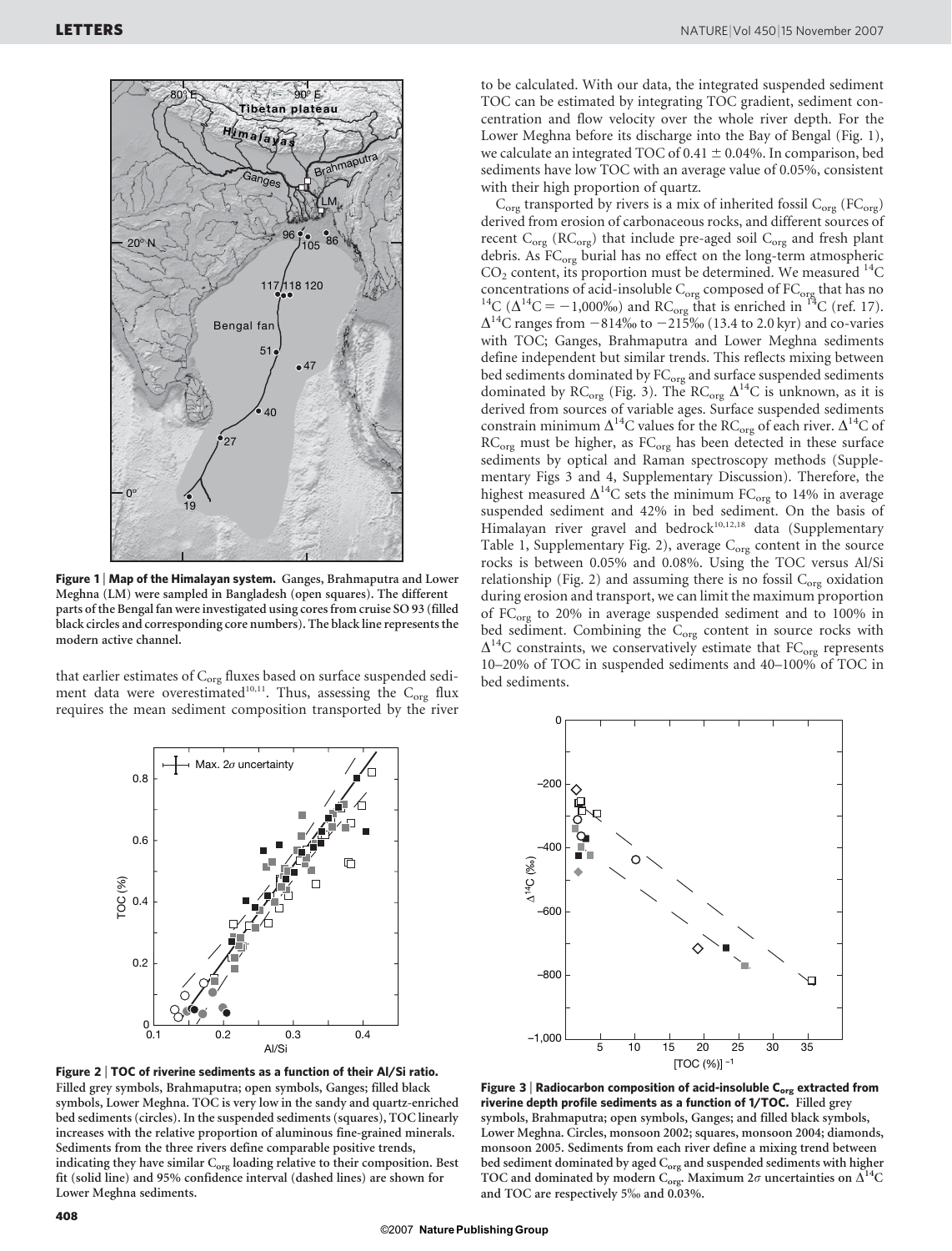Suspended sediment fluxes have been measured for the Ganges and the Brahmaputra, and the average total flux is around  $1\times 10^9$ t yr $^{-1}$  (ref. 13). The flux of bed sediment is not directly measured, but geochemical mass balance implies that bed sediment flux plus floodplain sequestration are almost equal to the suspended sediment flux<sup>8</sup>. Taking into account these sediment fluxes, we estimate that the G-B system delivers (3.1  $\pm$  0.3)  $\times$  10<sup>11</sup> mol yr<sup>-1</sup> of RC<sub>org</sub> to the Bay of Bengal.

Quantifying the corresponding  $CO<sub>2</sub>$  uptake requires determination of the proportion of this  $RC<sub>org</sub>$  that is preserved and effectively buried in the Bengal fan. Sediment delivery to the Bengal delta shelf and active channel-levee system $14$ , which directly reflects the input of the G-B and their sources, has been stable over the past 20 kyr, as shown by constant Sr and Nd isotopic ratios<sup>19</sup>. In these sediments, TOC and Al/Si define a positive linear correlation statistically identical to that defined by G-B sediments (Fig. 4). It indicates similar  $C_{\text{org}}$ loads for river and marine sediments. The relative abundances of terrestrial and marine biomarkers as well as their stable isotopic compositions show that  $C_{org}$  is largely dominated by terrestrial matter (Supplementary Table 3, Supplementary Fig. 5, Supplementary Discussion), as already observed for ancient Bengal fan sediments<sup>20–22</sup>. Therefore, the terrestrial  $C_{org}$  loading of Bengal fan sediments roughly equals that of G-B river sediments. The Bengal fan appears to be able to preserve and bury terrestrial  $C_{org}$  that is exported by the G-B system. This strongly contrasts with other active margins where the burial efficiency is much lower and limited to  $\sim$ 30% (refs 2–4).

This extreme burial efficiency probably derives from the transport dynamic, with rapid sediment accumulation on the delta shelf (up to  $30 \text{ cm yr}^{-1}$ ; ref. 23). In shallow water, where  $C_{org}$  oxidation is theoretically most efficient, C<sub>org</sub> is protected from oxidation by quick burial under a thick layer of fresh sediments. Typical O<sub>2</sub> penetration depth in such sediments is only a few centimetres<sup>24</sup>, that is, the same order of magnitude as the Bengal shelf annual accumulation<sup>23</sup>. Therefore,  $C_{org}$  exposure time to  $O_2$  is only a few years or so, insufficient for effective C<sub>org</sub> oxidation. Sediments are finally transferred to the deep-water zone by turbiditic currents and deposited in channel-levee systems<sup>25,26</sup>. Identical  $C_{org}$  loading in the shelf, active channel-levee and mid-deep fan sediments (Supplementary Fig. 6)



Figure 4 <sup>|</sup> TOC of riverine and fan sediments as a function of their Al/Si ratio. Filled black diamonds, TOC of the Bengal fan sediments, with best fit (solid line) and 95% confidence interval (dashed lines). Marine sediments define a positive trend highly comparable to that defined by river sediments (filled grey squares), suggesting they have similar  $C_{org}$  loads.

indicates that  $C_{org}$  oxidation during sediment transfer from shelf to deep ocean is negligible. In addition, river discharge and precipitation are responsible for a negative salinity anomaly, and maintain stratified waters in the Bay of Bengal<sup>27,28</sup>. Combined with high productivity sustained by high nutrient flux delivered by the G-B, this generates an extended  $O_2$  minimum zone and generally low  $O_2$  concentrations in the Bay of Bengal<sup>27,28</sup>. C<sub>org</sub> oxidation is thus limited by both short exposure to, and low availability of,  $O_2$ .

Climatic and tectonic factors produce high physical erosion rates and a major influx of particles and nutrients to the ocean that favour long-term  $C_{\text{org}}$  burial. This is characteristic of the Himalayan basin and is also true for other comparable basins, such as Oceania, that generate comparable sediment influx with high burial efficiency<sup>9,29</sup>. Uplift and erosion result in rapid sediment accumulation, which favours  $C_{org}$  preservation with globally significant fluxes. Active orogenesis affects the export and burial of  $C_{org}$  for periods of  $10^6 - 10^7$  years and tends to buffer long-term atmospheric CO<sub>2</sub> and  $O<sub>2</sub>$  levels.

#### METHODS SUMMARY

Sampling. Detailed sampling of the Ganges, Brahmaputra and Lower Meghna was performed during the 2002, 2004 and 2005 monsoons in Bangladesh. Suspended sediments were taken at different depths in the river channel and bedload was dredged from the bottom of the river. Marine sediments were taken from short cores drilled in the Bengal shelf, channel-levee system and deep-sea fan by the RV Sonne in 1994 (cruise SO 93).

Organic carbon analyses. Before organic carbon content and isotopic measurements, sediments were leached with HCl (4 wt%) at 80 °C in order to remove any trace of carbonate. TOC and  $\delta^{13}$ C of bulk C<sub>org</sub> were measured by elemental analyser-isotope ratio mass spectrometer (EA-IRMS) on a modified EuroVector EuroEA3028-HT coupled with a GV Isoprime. The overall  $2\sigma$  uncertainties associated with the TOC and  $\delta^{13}$ C of bulk C<sub>org</sub> determination are 0.03% and 0.25%, respectively. 14C measurements were performed on the LMC14 (Gif sur Yvette) AMS national facility. After soluble  $C_{org}$  extraction with dichloromethane, n-alkane relative abundances were determined on a HP 5890 gas chromatograph-mass spectrometer (GC-MS) and compound specific  $\delta^{13}$ C were measured on a GV-Isoprime gas chromatograph-isotope ratio mass spectrometer (GC-IRMS).

Fossil organic carbon detection. Fossil organic carbon was identified and characterized by Raman microspectroscopy and high-resolution transmission electron microscopy (HRTEM). Raman spectra were obtained on untreated raw sediments with a Renishaw INVIA Reflex Raman micro-spectrometer at the Laboratoire de Géologie of the Ecole Normale Supérieure, Paris, France. HRTEM was performed on a JEOL 2010 microscope with an acceleration voltage of 200 kV, after concentration of carbonaceous material by HCl/HF acid treatment at low temperature (below 70 °C).

Full Methods and any associated references are available in the online version of the paper at<www.nature.com/nature>.

#### Received 15 February; accepted 11 September 2007.

- 1. Hayes, J. M., Strauss, H. & Kaufman, A. J. The abundance of  $^{13}C$  in marine organic matter and isotopic fractionation in the global biogeochemical cycle of carbon during the past 800 Ma. Chem. Geol. 161, 103–125 (1999).
- 2. Burdige, D. J. Burial of terrestrial organic matter in marine sediments: A re-assessment. Glob. Biogeochem. Cycles 19, GB4011 1–7 (2005).
- 3. Hedges, J. I., Keil, R. G. & Benner, R. What happens to terrestrial organic matter in the ocean? Org. Geochem. 27, 195–212 (1997).
- 4. Schlünz, B. & Schneider, R. R. Transport of terrestrial organic carbon to the oceans by rivers: Re-estimating flux and burial rates. Int. J. Earth Sci. 88, 599–606 (2000).
- 5. Mackenzie, F. T. in Flux of Organic Carbon by Rivers to the Ocean (eds Likens, G. E. et al.) 360–384 (US Department of Energy, Washington DC, 1981).
- 6. Berner, R. A. Atmospheric  $CO<sub>2</sub>$  levels over Phanerozoic time. Science 249, 1382–1386 (1990).
- 7. Curray, J. R., Emmel, F. J. & Moore, D. G. The Bengal Fan: morphology, geometry, stratigraphy, history and processes. Mar. Petrol. Geol. 19, 1191–1223 (2003).
- 8. Galy, A. & France-Lanord, C. Higher erosion rates in the Himalaya: Geochemical constraints on riverine fluxes. Geology 29, 23–26 (2001).
- 9. Milliman, J. D. & Syvitski, P. M. Geomorphic/tectonic control of sediment discharge to the ocean: The importance of small mountainous rivers. J. Geol. 100, 525–544 (1992).
- 10. Aucour, A.-M., France-Lanord, C., Pedoja, K., Pierson-Wickmann, A.-C. & Sheppard, S. M. F. Fluxes and sources of particulate organic carbon in the Ganga-Brahmaputra river system. Glob. Biogeochem. Cycles 20, GB2006 1–12 (2006).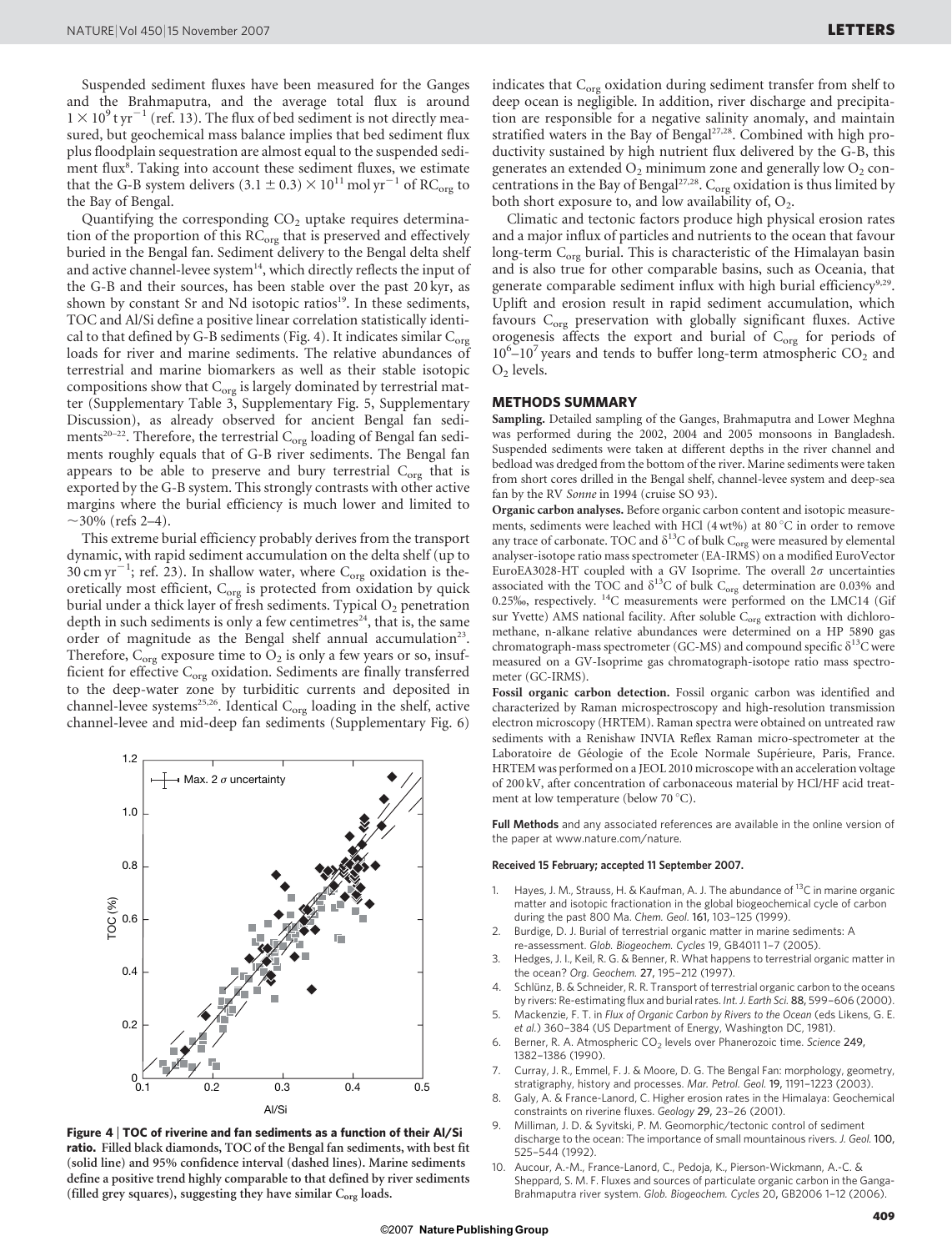- 11. Subramanian, V. & Ittekkot, V. in Biogeochemistry of Major World Rivers (eds Degens, E. T., Kempe, S. & Richey, J. E.) 157–168 (SCOPE, Paris, 1991).
- 12. France-Lanord, C. & Derry, L. A. Organic carbon burial forcing of the carbon cycle from Himalayan erosion. Nature 390, 65–67 (1997).
- 13. RSP. Spatial Representation and Analysis of Hydraulic and Morphological Data (Report No. FAP 24, WARPO, Dhaka, Bangladesh, 1996).
- 14. Ittekkot, V., Kudrass, H. R., Quadfasel, D. & Unger, D. Bay of Bengal. Deep-sea Res. II 50, 853–1053 (2003).
- 15. Hedges, J. I. & Keil, R. G. Sedimentary organic matter preservation: An assessment and speculative synthesis. Mar. Chem. 49, 81–115 (1995).
- 16. Wagai, R. & Mayer, L. M. Sorptive stabilization of organic matter in soils by hydrous iron oxides. Geochim. Cosmochim. Acta 71, 25–35 (2007).
- 17. Drenzek, N. J., Montlucon, D. B., Yunker, M. B., Macdonald, R. W. & Eglinton, T. I. Constraints on the origin of sedimentary organic carbon in the Beaufort Sea from coupled molecular 13C and 14C measurements. Mar. Chem. 103, 146–162 (2007).
- 18. Beck, R. A., Burbank, D. W., Sercombe, W. J., Olson, T. L. & Khan, A. M. Organic carbon exhumation and global warming during the early Himalayan collision. Geology 23, 387–390 (1995).
- 19. Pierson-Wickmann, A.-C., Reisberg, L., France-Lanord, C. & Kudrass, H. Os-Sr-Nd results from sediments in the Bay of Bengal: Implications for sediment transport and the marine Os record. Paleoceanography 16, 435–444 (2001).
- 20. France-Lanord, C. & Derry, L. A.  $\delta^{13}$ C of organic carbon in the Bengal Fan: Source evolution and transport of C3 and C4 plant carbon to marine sediments. Geochim. Cosmochim. Acta 58, 4809–4814 (1994).
- 21. Freeman, K. H. & Colarusso, L. A. Molecular and isotopic records of C4 grassland expansion in the late Miocene. Geochim. Cosmochim. Acta 65, 1439–1454 (2001).
- 22. Meyers, P. A. & Dickens, G. R. in Synthesis of Results from Scientific Drilling in the Indian Ocean (eds Duncan, R. A. et al.) 295–309 (Vol. 70, Geophysical Monograph Series, American Geophysical Union, Washington, 1992).
- 23. Suckow, A., Morgenstern, U. & Kudrass, H.-R. Absolute dating of recent sediments in the cyclone-influenced shelf area off Bangladesh: Comparison of gamma spectrometric (<sup>137</sup>Cs, <sup>210</sup>Pb, <sup>228</sup>Ra), radiocarbon, and <sup>32</sup>Si ages. Radiocarbon 43, 917–927 (2001).
- 24. Cai, W.-J. & Sayles, F. L. Oxygen penetration depths and fluxes in marine sediments. Mar. Chem. 52, 123–131 (1996).
- 25. Schwenk, T., Spiess, V., Breitzke, M. & Hubscher, C. The architecture and evolution of the Middle Bengal Fan in vicinity of the active channel-levee system imaged by high-resolution seismic data. Mar. Petrol. Geol. 22, 637–656 (2005).
- 26. Weber, M. E., Wiedicke, M. H., Kudrass, H. R., Hübscher, C. & Erlenkeuser, H. Active growth of the Bengal Fan during sea-level rise and highstand. Geology 25, 315–318 (1997).
- 27. Berner, U., Poggenburg, J., Faber, E., Quadfasel, D. & Frische, A. Methane in ocean waters of the Bay of Bengal: Its sources and exchange with the atmosphere. Deepsea Res. II 50, 925–950 (2003).
- 28. Broecker, W. S., Toggweiler, J. R. & Takahashi, T. The Bay of Bengal A major nutrient source for the deep Indian Ocean. Earth Planet. Sci. Lett. 49, 506–512 (1980).
- 29. Goni, M. A. et al. Distribution and sources of particulate organic matter in the water column and sediments of the Fly River Delta, Gulf of Papua (Papua New Guinea). Estuar. Coast. Shelf Sci. 69, 225–245 (2006).

Supplementary Information is linked to the online version of the paper at <www.nature.com/nature>.

Acknowledgements This study was funded by CNRS-INSU programmes Eclipse and Relief de la Terre. We thank A. Gajurel and M. Rahman for help during the sampling of river sediments; C. Guilmette for technical assistance in the stable isotopes laboratory; and P. Burnard and L. Reisberg for improving the quality of the text.

Author Contributions V.G. and C.F.L. are the main authors. O.B. conducted the fossil C<sub>org</sub> characterization. P.F. and F.P. were involved in the organic geochemistry part of the study. H.K. provided the Bengal fan sediments and the framework of sedimentological interpretation.

Author Information Reprints and permissions information is available at <www.nature.com/reprints>. Correspondence and requests for materials should be addressed to V.G. [\(vgaly@whoi.edu](mailto:vgaly@whoi.edu) or [vgaly@crpg.cnrs-nancy.fr\)](mailto:vgaly@crpg.cnrs-nancy.fr).